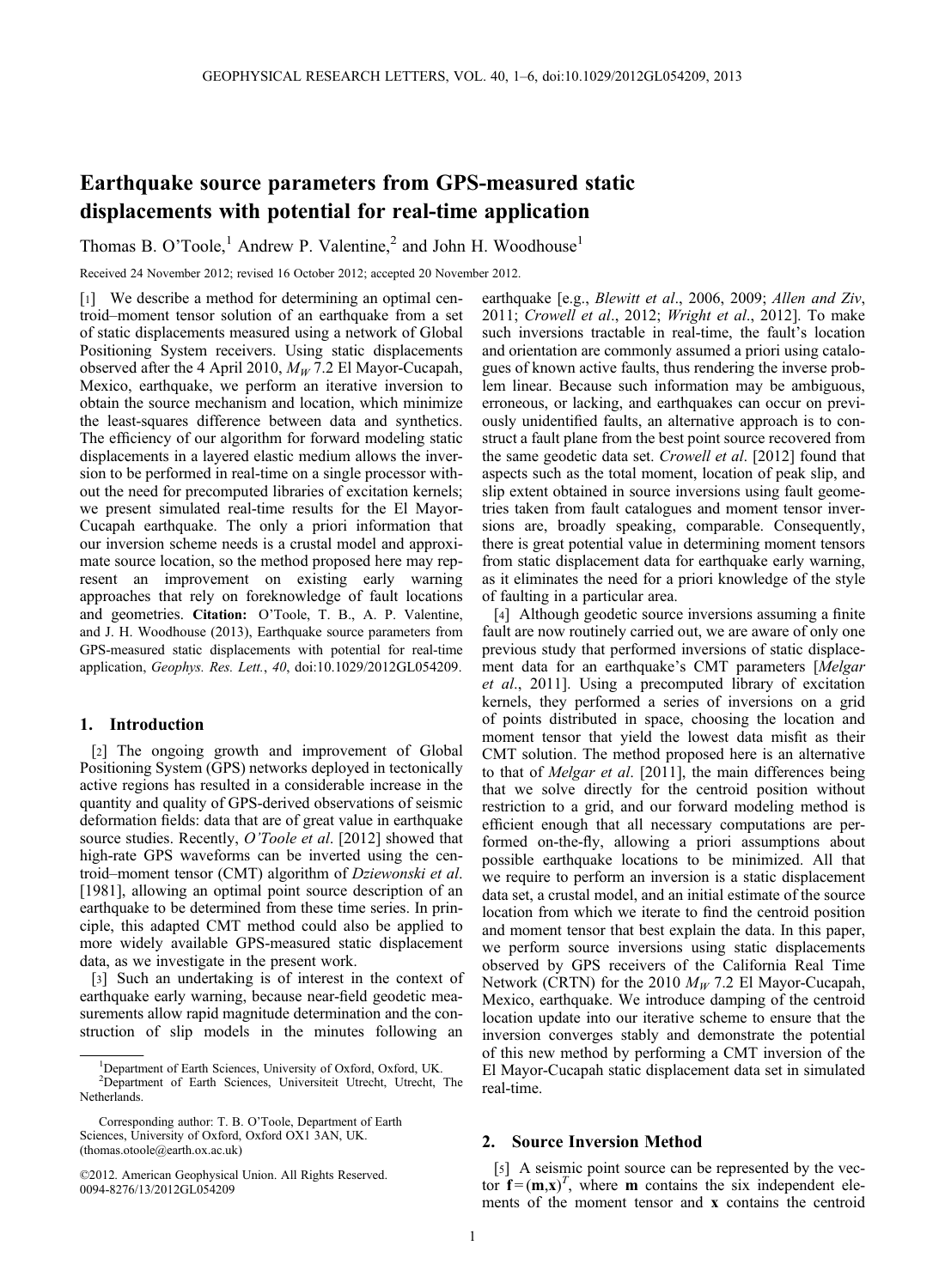

Figure 1. Distribution of CRTN GPS receivers (triangles) used in this study. Red star, the hypocenter of the 4 April 2010,  $M_W$  7.2 El Mayor-Cucapah earthquake taken from the U.S. Geological Survey PDE catalogue. Black and green beach balls, CMT solutions from the Global CMT catalogue [\(www.globalcmt.org\)](http://www.globalcmt.org) and Melgar et al. [2011], respectively. Rectangle, the area enlarged in Figure 2a.

coordinates in space and time. We seek to determine f from a set of seismic observations d. Conventionally, this data set has consisted of long-period teleseismic waveforms [e.g., Dziewonski et al., 1981, 1983; Dziewonski and Woodhouse, 1983], although regional seismograms and near-field highrate GPS time series have also been used [e.g., Pondrelli et al., 2002; O'Toole et al., 2012]. Here, our data are GPSmeasured static displacements; each element of d represents one component of the static displacement field measured at a particular location. Such data are independent of time; thus, x contains only the latitude, longitude, and depth of the centroid in the present case.

[6] If we assume that x is known, then the inverse problem for the moment tensor is linear [Gilbert, 1973], with a leastsquares solution given by [e.g., Menke, 1989]

$$
\mathbf{m} = \left(\mathbf{A}^{\mathrm{T}}\mathbf{A}\right)^{-1}\mathbf{A}^{\mathrm{T}}\mathbf{d},\tag{1}
$$

where the matrix **A** contains the excitation kernels  $\partial s/\partial m_i$ . These are the static displacements excited by unit sources given by each component of the moment tensor, corresponding to each element of the data vector. We calculate the excitation kernels in a plane-layered elastic medium using the propagator algorithm described by O'Toole and Woodhouse [2011], which implements the minor vector theory of Woodhouse [1980] to compute displacement spectra stably and efficiently at any frequency including 0 Hz.

[7] In general, the centroid location is not known a priori, so ideally we should attempt to recover the earthquake's location parameters along with the moment tensor in any inversion. One approach to solving this nonlinear inverse problem is to perform a series of inversions on a grid of possible source locations using equation (1); the moment tensor and location that best explains the observed static displacement data is then an approximation of the true solution [Melgar et al., 2011]. Alternatively, we can recover the

optimum centroid location and moment tensor simultaneously by linearizing the problem and applying the iterative scheme

$$
\mathbf{f}_{i+1} = \mathbf{f}_i + \left(\mathbf{A}_i^{\mathrm{T}} \mathbf{A}_i\right)^{-1} \mathbf{A}_i^{\mathrm{T}} \mathbf{e},\tag{2}
$$

where  $\mathbf{e} = \mathbf{d} - \mathbf{s}_i$  is the difference between the observed data and the synthetic data s. Matrix A now also includes the location kernels  $\partial s/\partial x_i$ , the partial derivatives of the synthetic static displacements with respect to the centroid location and depth, which are calculated as described by O'Toole et al. [2012]. The terms in equation (2) with subscripts depend on f and so must be recalculated at each iteration. The initial source  $f_0$  is typically the result of a moment tensor inversion via equation (1) fixed at a location obtained from, for example,  $P$  wave arrival times. Because we are examining earthquake sources, which should have no explosive component, we constrain the trace of the moment tensor to equal zero in the following.

## 3. El Mayor-Cucapah Earthquake

[8] The 4 April 2010,  $M_W$  7.2 El Mayor-Cucapah, Mexico, earthquake was recorded by 105 CRTN GPS receivers located throughout southern California. The raw GPS data were processed using the method of instantaneous positioning, a network-based approach that allows precise and accurate real-time positioning (relative to a known, fixed station) from a single epoch of GPS data [Bock et al., 2000] and made available to the community, along with the resulting 1 Hz GPS time series, as described by Bock et al. [2011]. Here, we apply the algorithm presented by *Allen and Ziv* [2011] to extract static displacements from these GPS waveforms. We use the final set of estimates from 37 stations (Figure 1, triangles) to investigate whether we can apply the foregoing theory to perform source inversions using these data. We invert only the horizontal component static displacements because the amplitudes of vertical offsets excited in this earthquake are comparable with their measurement uncertainties.

[9] Previously, Melgar et al. [2011] used a similar static displacement data set to determine a CMT solution for this event. Their solution (Figure 1, green beach ball) provides a useful benchmark to compare with our results. The starting location for our source inversion is taken from the U.S. Geological Survey Preliminary Determination of Epicenters (PDE) catalogue (Figure 1, red star). We compute derivative kernels using the same layered crustal model as Melgar et al. [2011] and apply the iterative inversion scheme given in equation (2) to recover a CMT solution for this event. It is well known that the  $M_{r\theta}$  and  $M_{r\phi}$  excitation kernels vanish as the source approaches the free surface; hence, these components of the moment tensor cannot be reliably determined for shallow earthquakes [e.g., Kanamori and Given, 1981]. Consequently, we must impose a limit on the shallowest depth that is allowed to be recovered during the inversion. If the inversion tries to move the centroid depth shallower than 4 km, we fix the event depth to this value in subsequent iterations and no longer solve for this parameter. A similar approach is taken in Global CMT inversions, although depths are typically fixed slightly deeper at 12 km; the threshold depth used here is chosen in an effort to maintain comparability of our solution with that of Melgar et al. [2011], which has a depth of  $4 \text{ km}$ .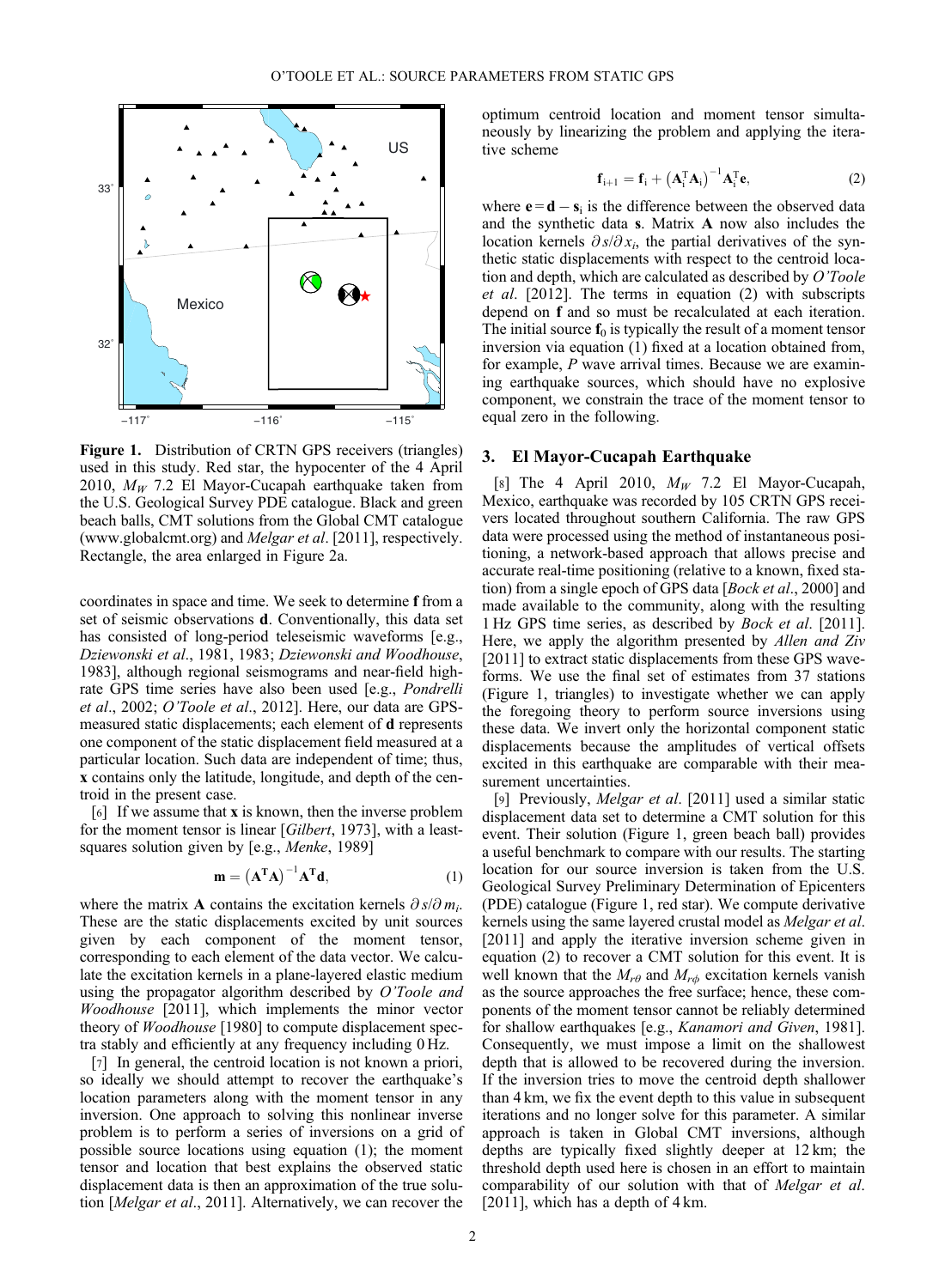

Figure 2. The evolution of centroid location (a) and misfit (b) over 10 iterations of our source inversion algorithm before (blue) and after (red) the introduction of location step-length damping. Green beach ball, the solution of Melgar et al. [2011]. Our inversions start at the PDE hypocenter (red star). Contours and shading denote the value of the misfit function at a depth of 4 km.

[10] The evolution of the source location over 10 iterations of the inversion algorithm is shown by the blue line in Figure 2a; large changes in centroid location are apparent from one iteration to the next. Because the inversion immediately moves the source to the shallowest permitted depth (4 km), the misfit function at this depth, calculated by performing a series of moment tensor inversions on a grid of points, is also shown by the shaded contour map. The inversion algorithm should move the centroid downhill on this misfit surface toward the global minimum. Clearly, the inversion fails to behave in this way; the actual

evolution of the misfit over the iterative inversion is shown by the blue line in Figure 2b. The large oscillations in misfit between iterations confirm that the attempted inversion of static displacement data is unstable and goes beyond the limit of our linear approximation's validity.

[11] The failure of the linearization is apparent in the great disparity between the misfit of each source output by the inversion (Figure 2b, blue line) and the true minimum misfit value at each location visited during the inversion, which is given by the misfit surface in Figure 2a. The large changes in source location mean that the moment tensor output by the inversion is a very poor approximation of the actual best moment tensor at the new location; hence, the misfit function over the 10 iterations is poorly behaved. To stabilize the inversion, it is therefore necessary to adapt the iterative scheme so that the change in source location allowed in any one iteration is restricted.

#### 4. Location Step-Length Damping

[12] The inversion of static displacement data attempted in the previous section indicates that nonlinearity in the relationship between data and source parameters, particularly the centroid location, causes instabilities leading to unrealistically large location updates. To counteract this problem, we wish to limit the size of the location change permissible on any given iteration. By a process similar to Gaussian elimination, we rewrite equation (2) as two coupled equations:

$$
\mathbf{x}_{i+1} = \mathbf{x}_i + \eta \Big[ \mathbf{B}^T \mathbf{B} - \mathbf{B}^T \mathbf{A} (\mathbf{A}^T \mathbf{A})^{-1} \mathbf{A}^T \mathbf{B} \Big]^{-1} \Big[ \mathbf{B}^T \mathbf{e} - \mathbf{B}^T \mathbf{A} (\mathbf{A}^T \mathbf{A})^{-1} \mathbf{A}^T \mathbf{e} \Big]
$$
(3)

$$
\mathbf{m}_{i+1} = \mathbf{m}_i + (\mathbf{A}^{\mathrm{T}} \mathbf{A})^{-1} [\mathbf{A}^{\mathrm{T}} \mathbf{e} - \mathbf{A}^{\mathrm{T}} \mathbf{B} (\mathbf{x}_{i+1} - \mathbf{x}_i)] \tag{4}
$$

where  $\mathbf{A} = \partial s / \partial m_i$  contains the excitation kernels and  $\mathbf{B} = \partial s / \partial x_i$  the location kernels. When  $\eta = 1$ , this form is exactly equivalent to equation (2). Setting  $\eta < 1$ , however, allows us to damp the location update from one iteration to the next, and we can use the true, restricted  $\mathbf{x}_{i+1}$  in equation (4) to obtain a self-consistent set of source parameters. A similar approach has been used by a number of authors in the context of joint determination of earthquake source parameters and earth structure [*Pavlis and Booker*, 1980; Morelli and Dziewonski, 1991; Valentine and Woodhouse, 2010].

[13] We repeat the previous inversion, except that we now damp the location step-length heavily, choosing  $\eta = 0.2$ . In contrast to the earlier attempt, the centroid now moves smoothly downhill in misfit space to converge at the global minimum (Figure 2a, red line), suggesting that the damping we have introduced successfully stabilizes the inversion. The improved behavior of the damped inversion is also apparent in the evolution of the misfit during the inversion (Figure 2b, red line), which is a much better approximation of the true minimum misfit. Although the misfit increases after the first iteration, where the restricted location update is still large enough for the linearization to fail, the damping is sufficient that the solution is still close enough to the actual best solution at that location for the misfit to decrease on subsequent iterations and the inversion to converge. A consequence of applying damping is that convergence is slowed as the solution approaches the global minimum. To avoid this issue, we apply damping only when the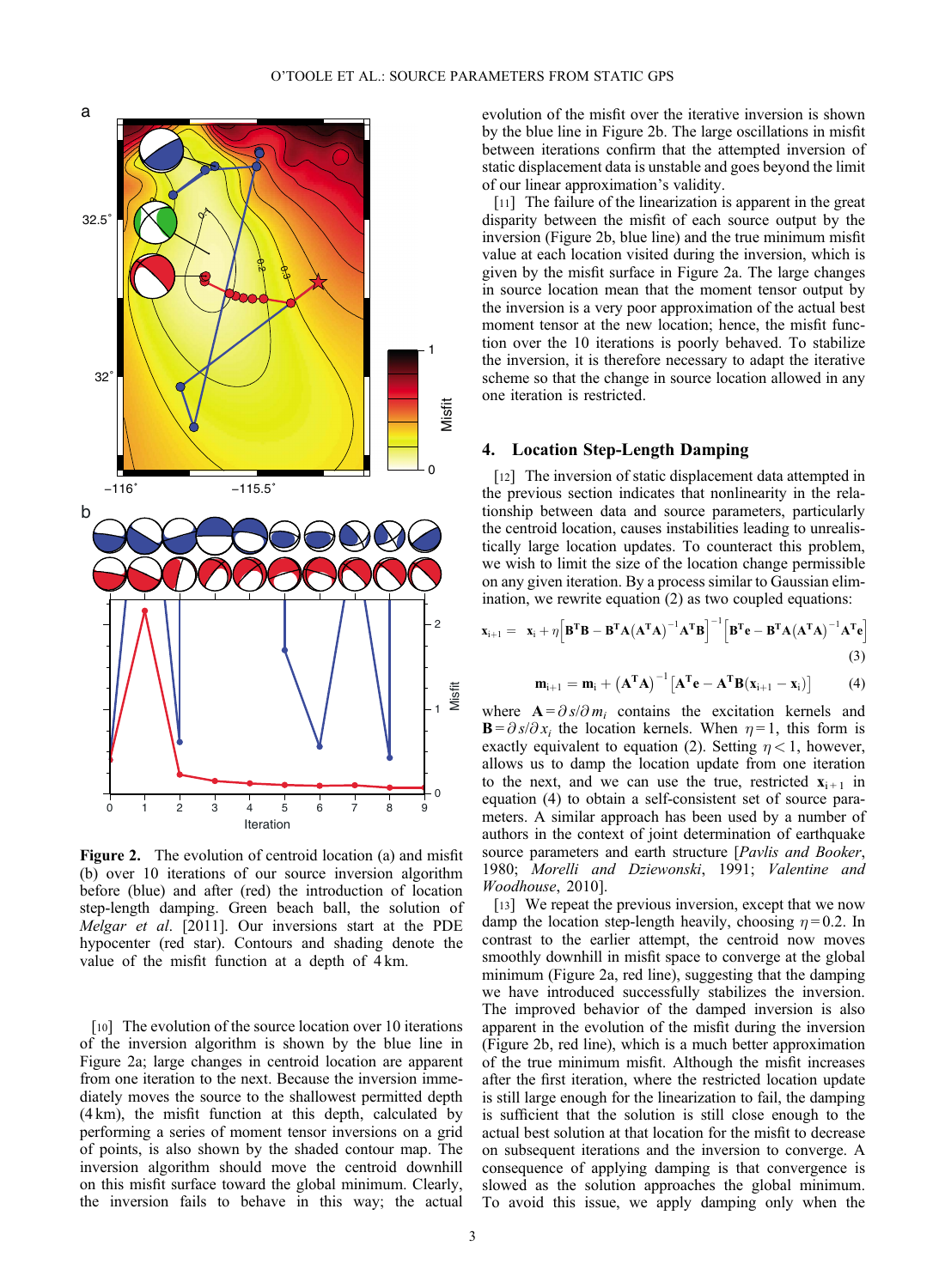suggested location update is larger than some value over which we assume the linearization holds; here, this length is chosen as 10 km. For real-time inversions, where the amount of damping required is not known a priori, one could adopt this approach and set  $\eta$  to be conservatively small ( $\eta$ =0.1, say). This would ensure stability of the inversion but also allows rapid convergence when the solution is close to the global minimum. For comparison, the CMT solution of *Melgar et al.* [2011] is also shown in Figure 2a (green beach ball). The misfit function plotted in Figure 2a is sufficiently well behaved that one could start a step-length damped inversion at any point, and it would converge to the global minimum. Although there is a local minimum visible at the northeast corner of this plot, this arises from the fact that there is a GPS station directly above this point, the data from which were used in the construction of the misfit function. In practice, one would ignore data from this station if the starting point for our iterative inversion was located nearby, and there would be no local minimum to potentially hamper the inversion.

[14] Although step-length damping clearly stabilizes the inversion, the final solution is physically unrealistic due to the large dip-slip components, which, despite our depth fixing, dominate the solution (see Table S1). To avoid this problem, we perform a further inversion where we impose the condition that  $M_{r\theta} = M_{r\phi} = 0$ . Although other forms of regularization could be applied, we employ this constraint as it is also used in Global CMT analyses of some earthquakes with centroid depths shallower than ~15 km. We find that introducing this constraint also helps to stabilize the inversion so that weaker step-length damping is required; source parameters output for a constrained inversion with  $\eta = 0.5$  are shown in Table S1. When compared with the full moment tensor obtained previously, the solution with  $M_{r\theta} = M_{r\phi} = 0$  explains the data almost as well while also having a much smaller norm and so could be preferred on the principle of parsimony.

#### 5. Real-time Application

[15] The success of our modified source inversion scheme leads us to investigate whether this method could be applied to invert static displacement data in real-time. The exact setup of the real-time inversion described below is somewhat arbitrary, and we make no claim that the current scheme is ideal; rather, we merely hope to demonstrate that real-time inversion is possible without the need for precomputed libraries of excitation kernels or a priori knowledge of fault locations and geometries. The real-time static displacement data set is extracted from the 1 Hz GPS waveforms using the algorithm of Allen and Ziv [2011], which averages out dynamic displacements caused by the passage of seismic waves through each station, to produce an estimate of the static displacement field at the GPS receiver sampling rate, i.e., every 1 s for the El Mayor-Cucapah data set. Here, this approach returns a good approximation of the final static displacement as little as 7 s after a station first detects shaking, although the exact time will vary according to factors like the source–receiver distance and earthquake magnitude. Our inversion approach is much the same as before; we apply step-length damping with  $\eta = 0.5$  along with the constraint that  $M_{r\theta} = M_{r\phi} = 0$ . The only difference is that we simulate a real-time application by refreshing the data vector at the end of each iteration so that it contains the most recent estimate of the static displacement field.

[16] In this experiment, the inversion begins when more than 20 data points become available. This is a somewhat arbitrary choice and may be adapted to suit particular circumstances. The inversion continues until the final set of static displacements is reported and the misfit falls below a predefined threshold. Alternatively, the inversion could run until there is no significant decrease in the misfit between iterations or the change in the model is very small from one iteration to the next; these stopping conditions may be more suitable for a real-time implementation than the simple misfit threshold currently used. Here, the inversion is triggered 61 s after the PDE catalogue origin time. The final solution, which is essentially identical to that given in Table S1, is available 82 s later (all run times quoted in this report are for a single 2.4 GHz processor).

[17] The results of the real-time inversion are summarized in Figure 3. Unlike inversions that use precomputed libraries of excitation kernels or model the crust as a homogeneous half-space, each iteration of our inversion takes longer than 1 s, so we do not produce a solution for every set of static displacement estimates. However, the time at which our final solution is available is comparable with that of *Melgar et al.* [2011]; this time is mainly controlled by when the data are representative of the final static offsets and not how long it takes to do an iteration of the inversion. The duration of an iteration depends most strongly on the number of data points used and so increases as more stations start reporting static displacements, peaking at  $\sim$ 16 s when data from all 37 stations are available. The first iteration moves the centroid ~30 km westward and produces a marked decrease in misfit. The misfit does not change significantly on subsequent iterations, although it is calculated with respect to the updated data set rather than just the data used in that iteration. This behavior indicates that each solution must explain the new data added after that iteration reasonably well. The moment magnitude of our solution decreases towards the Global CMT value of  $M_W$  7.2 as the centroid moves northward and closer to the network.

[18] Solutions from a selected number of iterations are shown on the map in Figure 3, and are annotated with the time that they are available, in units of seconds after the earthquake began. The advantage of performing an inversion in real-time, rather than waiting for the final static displacement data set to be available, is that the early iterations allow the centroid to move close to its true final position, so that convergence is very rapid once all the data are available. Observed and synthetic static displacements computed for our final source are also shown; the level of agreement reflects the low misfit value of this inversion.

## 6. Concluding Remarks

[19] Our source inversion of real-time static displacements for the El Mayor-Cucapah earthquake shows that the method developed in this paper may be useful for determining the location, magnitude, and style of faulting in the context of earthquake early warning. Ideally, the GPS network would provide complete azimuthal coverage of the source, allowing the radiation pattern to be fully sampled. Here, all stations lie north of the event, so this study represents something of a worst-case scenario. The fact that our step-length damped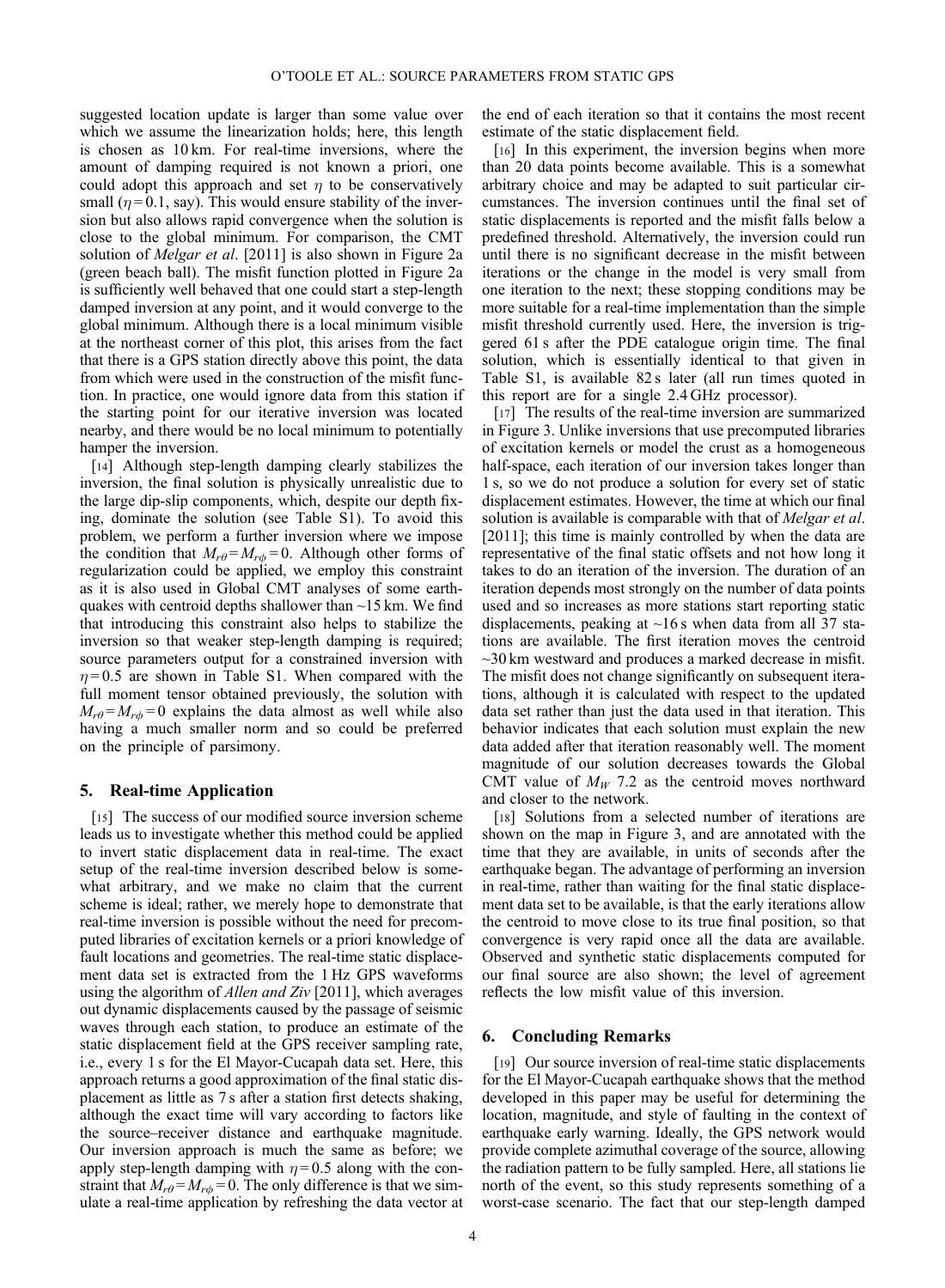

Figure 3. Results of a simulated real-time source inversion of static displacement data for the El Mayor-Cucapah earthquake. Top left, amount of data available as a function of time (gray line). Black tadpoles, the amount of data used in, and duration of, each iteration of our inversion. Middle left, evolution of misfit as function of time. Bottom left, source mechanism and moment magnitude output by the inversion over time. Gray line, the Global CMT magnitude. Right, map showing the fit between horizontal static displacement data (black arrows) and synthetics (red arrows) for our final solution. A selection of the CMT solutions produced during the real-time inversion are also plotted; the number above each beach ball indicates the time (in seconds after the earthquake origin time) at which that solution is available using a single 2.4 GHz processor. Black beach ball, the Global CMT solution.

inversion converges even in this situation indicates that our algorithm is robust with respect to network geometry. This result is important in the context of monitoring subduction zone events, where land-based real-time GPS networks are necessarily one-sided. Because our inversion approach aims to minimize the amount of a priori information required, it is amenable to automation. In addition to the data, all that we need to perform an inversion is a preliminary hypocenter, which can be obtained within a few seconds of the detection of wave arrivals using existing seismic or geodetic early warning systems [e.g., Allen et al., 2009; Crowell et al., 2009], and a crustal model, which, in the absence of better knowledge of the local earth structure, can be taken from an appropriate global model, such as Crust 2.0 [\(http://](http://igppweb.ucsd.edu/~gabi/rem.html) [igppweb.ucsd.edu/](http://igppweb.ucsd.edu/~gabi/rem.html) $\sim$ [gabi/rem.html](http://igppweb.ucsd.edu/~gabi/rem.html)). No assumptions about possible fault locations and geometries need be made, nor do we require any knowledge of preexisting faults in the area. Furthermore, we demonstrate that it is possible to obtain a CMT solution rapidly without the need for large precomputed databases of excitation kernels. The efficiency of our forward modeling method is such that all of the requisite derivative kernels can be calculated on-the-fly using a standard workstation with a single 2.4 GHz processor, even when a layered crustal model is used. As a consequence, our inversion method may be useful in improving the resilience of earthquake early warning systems, because it is flexible enough to cope with earthquakes occurring in unexpected locations. Given the average density of receivers in modern geodetic networks like CRTN, along with typical GPS measurement uncertainties, we expect that earthquakes with  $M_W \ge 6.0$  will have sufficiently high signal-to-noise

ratios to be analyzed with the algorithm proposed here. Of course, this magnitude threshold will vary spatially within a network depending on the proximity of the centroid to subsets of receivers and is also partly controlled by the source mechanism due to the relatively large uncertainties in vertical displacement measurements made using GPS [e.g., Langbein and Bock, 2004]. It should also be noted that our assumption of a point source breaks down for near-field static displacements measured during the largest seismic events such as the 2011  $M_W$  9.1 Tohoku earthquake. These great ruptures may be treated more appropriately using finite fault inversions. Amoruso et al. [2004] and Hearn and Bürgmann [2005] showed that it is important to account for the effect of crustal layering in inversions of static displacement data, and the present work raises the possibility that Green's functions calculated in layered elastic media could also be computed in real-time for use in rapid slip inversions, in addition to the CMT-style analyses presented here. Because measurement uncertainties in GPS positions have been well studied [e.g., Langbein and Bock, 2004], in the future, the inversion scheme could be reformulated to incorporate this information; such an undertaking would allow the vertical displacement data to be included and enable quantification of uncertainties in recovered model parameters.

[20] In addition to earthquake early warning, the method developed in this paper can be used to determine candidate fault planes for the purpose of finite fault slip inversions both in real-time and after the event. Furthermore, because our inversion approach mirrors that of the CMT algorithm, the present work should enable near- and far-field data to be